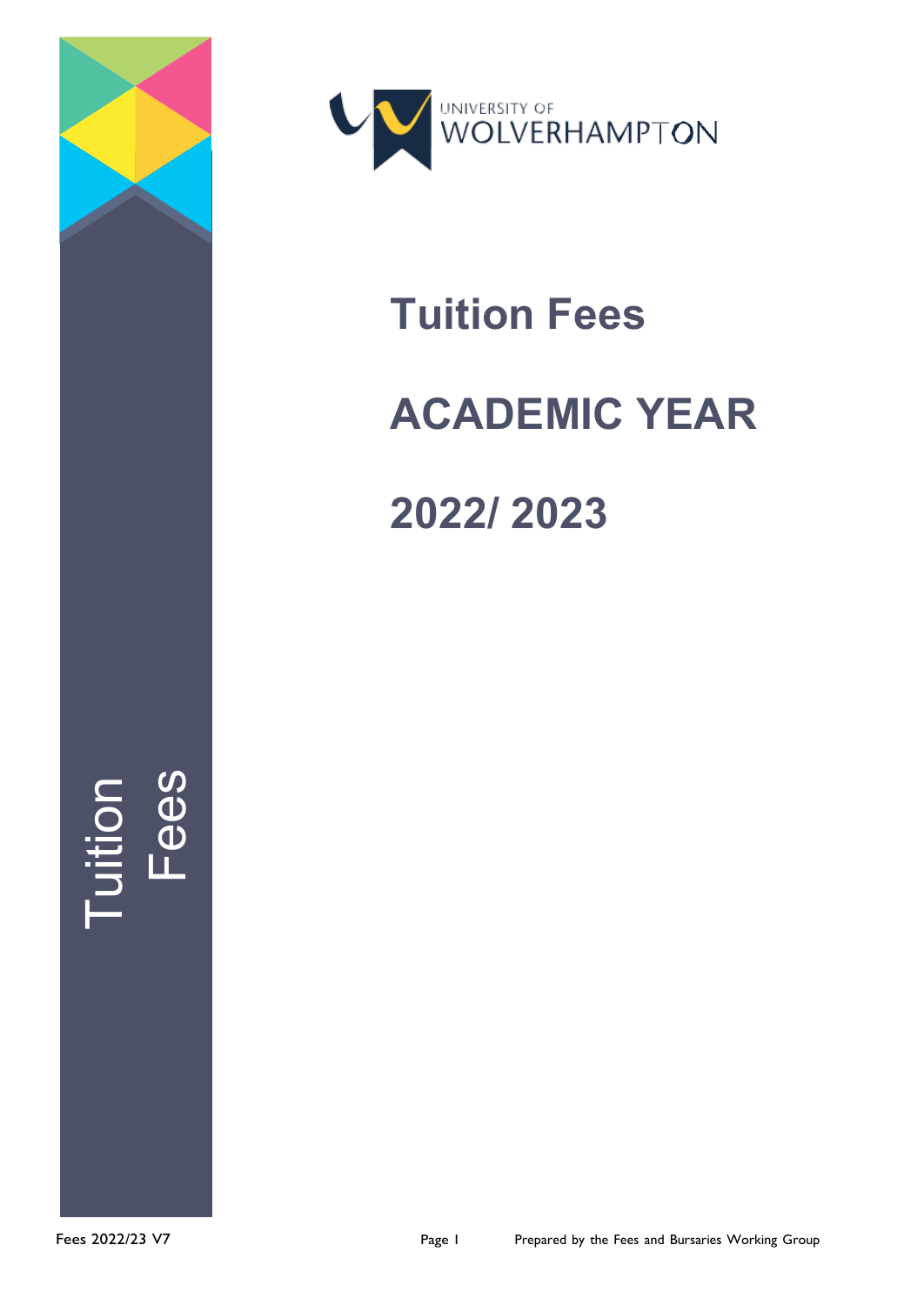**USING THIS BOOKLET**

| 1a | All Full-time Undergraduate provision<br>1.1 All Bachelor Degree's (BA, BSc etc.) including<br>Bachelor Degree's with Sandwich placement year<br>Bachelor Degree's with integrated Foundation year<br>Bachelor Degree's with Integrated Masters<br>Bachelor Degree's Accelerated 2 Years |
|----|------------------------------------------------------------------------------------------------------------------------------------------------------------------------------------------------------------------------------------------------------------------------------------------|
|    | 1.2 Sandwich courses (placement/study year out)                                                                                                                                                                                                                                          |
|    | 1.3 Undergraduate Sub - Degree's<br>Foundation Degree 2 years<br>HND (Higher National Diploma)<br>HNC (Higher National Certificate)<br>Certificate in Education Post Compulsory Education<br>Professional Graduate Certificate in Education                                              |
| 1b | Full-time Postgraduate courses eligible for Undergraduate fees<br>1.4 Full-time Postgraduate Courses leading to a professional qualification<br>Post Graduate Certificate in Education (PGCE)<br><b>MArchitecture</b><br>Pre-registration postgraduate healthcare course                 |
| 1c | All Part-time Undergraduate provision<br>1.5 Part-time courses (charge for 60 credits/0.5 FTE)<br>Credits taken                                                                                                                                                                          |
| 1d | All Full-time Postgraduate Taught (excluding 1c. PGCE, Pre-registration and MArch)<br>1.6 Standard Masters -<br>180 credits Masters<br>with Extended<br>Masters with professional Practice 200 credits                                                                                   |
| 1e | All Part-time Postgraduate Taught provision<br>1.7 Part-time courses (charge for 90 credits/0.5 FTE)<br>Credits taken                                                                                                                                                                    |
| 1f | <b>Research Degree</b><br>1.8 Postgraduate Research (Traditional)<br>1.9 Professional/Taught Doctorates                                                                                                                                                                                  |
|    | <b>PART 2: PARTNER COLLEGE BASED COURSES</b>                                                                                                                                                                                                                                             |
| 2  | <b>COLLEGE FEES</b><br>2.1 Full-time courses<br>2.2 Part-time courses (charges by credit)<br>2.3 Full-time Postgraduate - Associated Studios, London Only<br>2.4 Part-time Postgraduate - Associated Studios, London Only                                                                |

**PART 1: UNIVERSITY BASED COURSES**

# **PART 3: NON-STANDARD COURSE FEES, GUIDANCE & GLOSSARY**

## **3 NON-STANDARD COURSE FEES**

#### **GENERAL NOTES FOR GUIDANCE**

- A. Equivalent or Lower Qualifications (ELQ) Policy
- B. Categories of Fee Status<br>C. Tuition fee guidance from
- C. Tuition fee guidance from the GOV.UK website<br>D. Money Matters
- **Money Matters**

**GLOSSARY**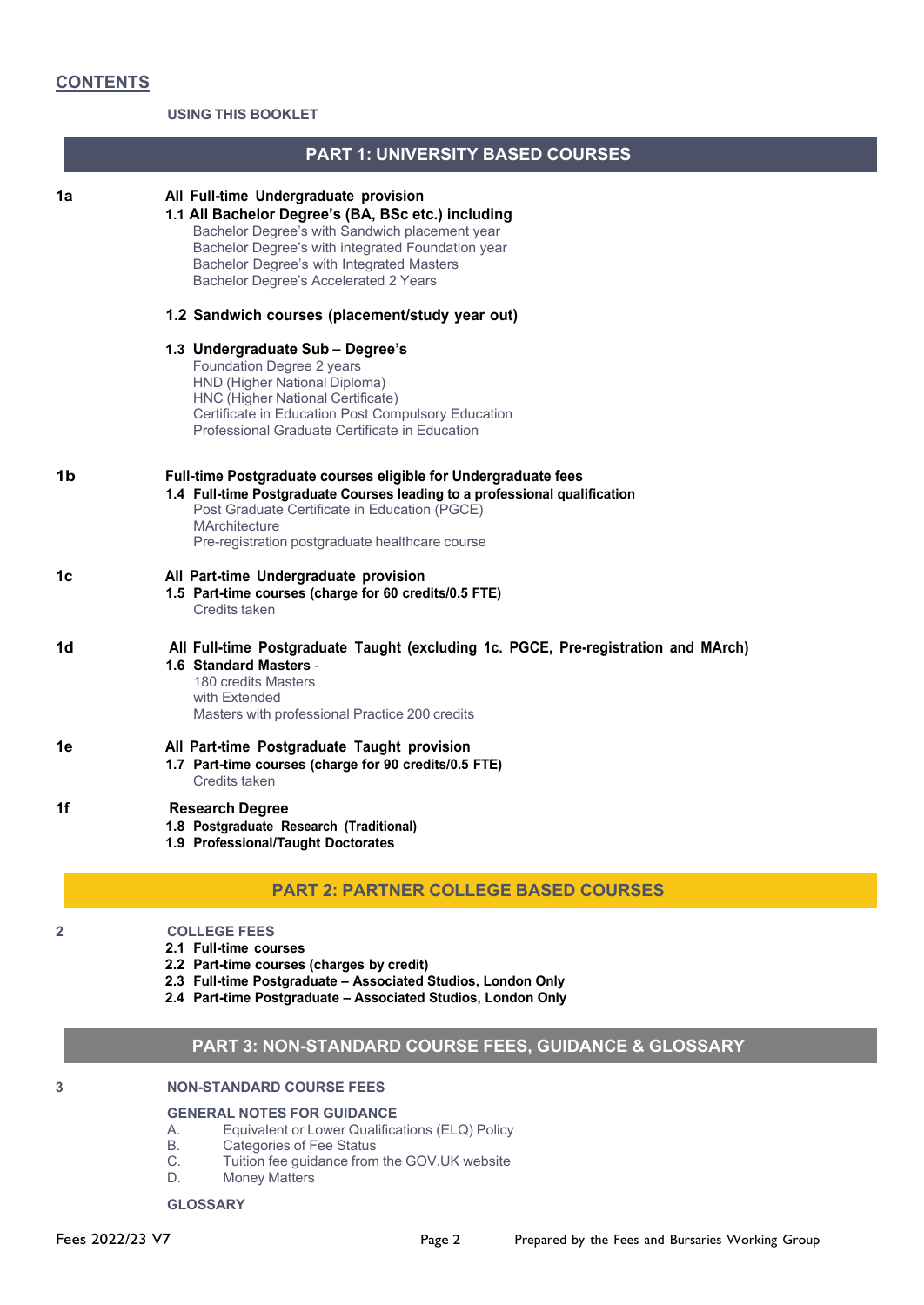### **USING THIS BOOKLET**

#### **GUIDANCE**

This booklet is designed to provide clear and transparent guidance regarding 2022/23 tuition fees. Every reasonable effort is made to ensure that the information provided in this booklet is accurate but no guarantees for the currency or accuracy of information can be made.

Links to external websites and references to external guidance and policy documents are provided for information. However, the University takes no responsibility for the currency or accuracy of these links, references, and associated content.

Please note that students should confirm fees via [Ask@WLV](https://www.wlv.ac.uk/current-students/askwlv/)

#### **FEE STATUS**

There are four main categories of fee status: **HOME, ELQ, ISLAND** or **OVERSEAS**. All applicants are assessed on an individual basis to determine the applicable fee status. See **PART 3** for further details.

The fee status can, in part, define the availability and level of financial support available during the period of study.

The tables in this booklet refer to two fee categories: **Home** and **Overseas**. Students with a fee status of **HOME, ELQ** or **ISLAND** are liable to pay the **Home** fee and students with a fee status of **OVERSEAS** will pay the **Overseas** fee.

From 2021/22 new [eligibility](https://assets.publishing.service.gov.uk/government/uploads/system/uploads/attachment_data/file/1009789/EU_Exit_Student_Finance_Policy_-_Aug_21.pdf) rules for home fee status and student finance apply.

#### **LOCATION OF STUDY**

The fees outlined in **PART 1** of this booklet apply to students undertaking a course at a **university** campus.

The fees outlined in **PART 2** of this booklet apply to students undertaking a university course with a **Partner College**.

#### **FEE TYPES**

For tuition fees there are two types of fees.

**STANDARD** fees apply to the majority of OfS (Office for Students) fundable courses. They also apply to a range of courses funded by other sources.

Standard fees are outlined in **PARTS 1** and **2** of this booklet.

**NON-STANDARD** fees are applied to specific courses. For more guidance on Non-Standard fees please see **PART 3** of this booklet.

#### **GENERAL NOTES FOR GUIDANCE**

Guidance notes and links to further information are provided in **PART 3.**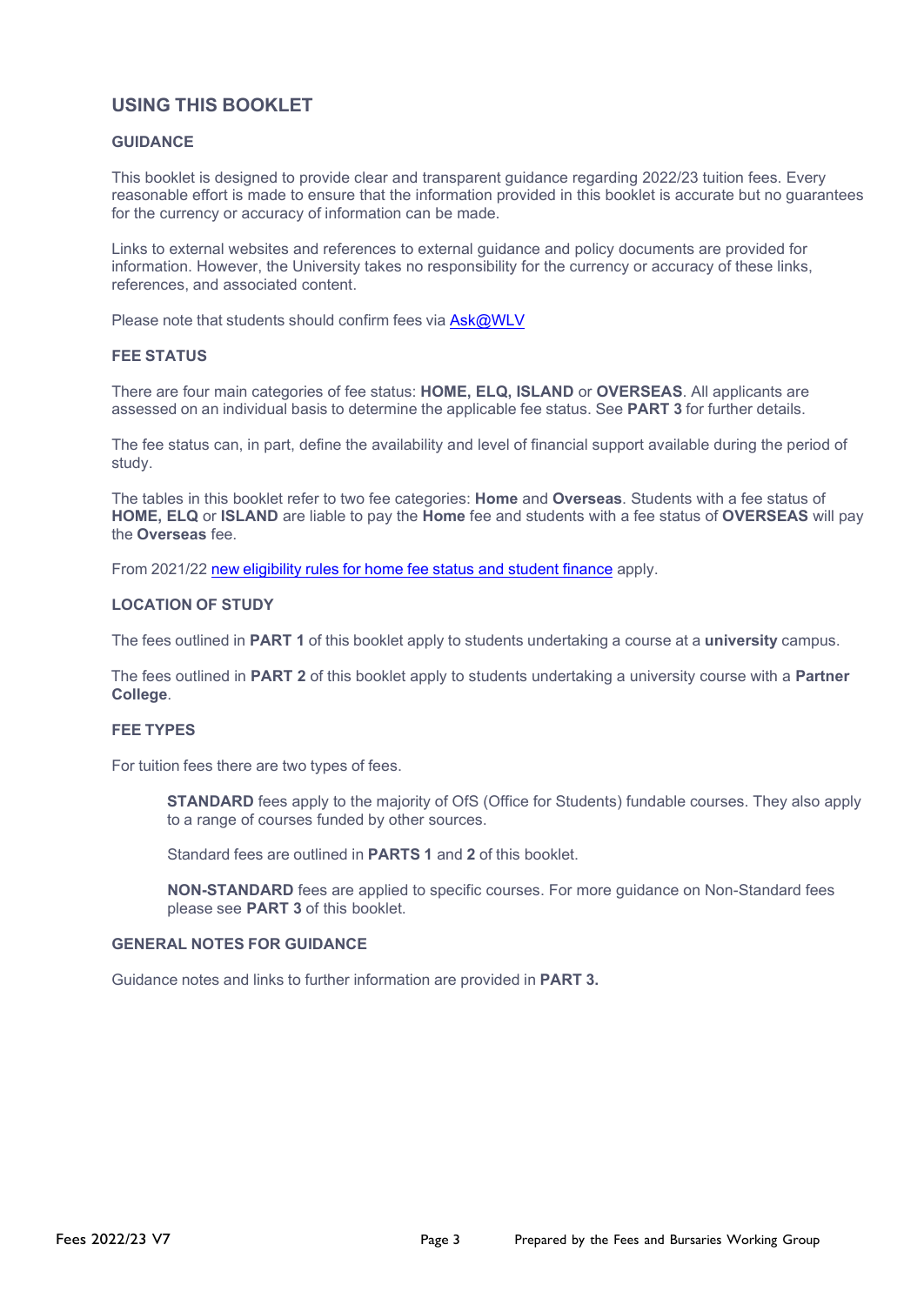

# **Undergraduate Full-time Fees**

### **1.1 All Bachelor Degree's including: -**

Bachelor Degree's with Sandwich placement year Bachelor Degree's with integrated Foundation year Bachelor Degree's with Integrated Masters Bachelor Degree's Accelerated 2 Years

| 2022-3                                        | <b>Home</b> | <b>OVERSEAS</b> |
|-----------------------------------------------|-------------|-----------------|
| Standard<br>120 Credits per year              | £9,250      | £13,450         |
| Lab based Courses per year                    | £9,250      | £13,950         |
| Accelerated - 2 years 180<br>credits per year | £11,100     | £20,925         |

**Note:** Integrated Masters are FHEQ (Framework for Higher Education Qualifications) level 7 qualifications, however, for the purposes of determining ELQ status the MPharm is treated as a level 6qualification. This is in line with the ELQ policy; see **PART 3 (Guidance Note A)** for further details.

# **1.2 Sandwich courses (placement/study year out)**

| <b>Entry pre-2022/3</b>             | <b>Home</b> | <b>OVERSEAS</b> |
|-------------------------------------|-------------|-----------------|
| One year placement in<br>Employment | £1.200      | £1.200          |

*\*Applicable at the point of undertaking the sandwich year out, usually year 3 or a 4-year programme.*

# **1.3 Undergraduate Sub- Degrees**

Foundation Degree 2 years HND (Higher National Diploma) 2 years HNC (Higher National Certificate) 1 year Certificate in Education Post Compulsory Education Professional Graduate Certificate in Education

| $2022 - 3$           | <b>HOME</b> | <b>OVERSEAS</b> | <b>OVERSEAS LAB</b><br><b>BASED</b> |
|----------------------|-------------|-----------------|-------------------------------------|
| Standard             |             |                 |                                     |
| 120 Credits per year | £8,600      | £13,450         | £13,950                             |

**\*Note** the fees in tables 1.3 apply to the **Professional** Graduate Certificate in Education (FHEQ level 6). Fees applicable to the Postgraduate Certificate in Education (PGCE) (FHEQ level 7) are listed in 1.5

1a University based Full-time Undergraduate courses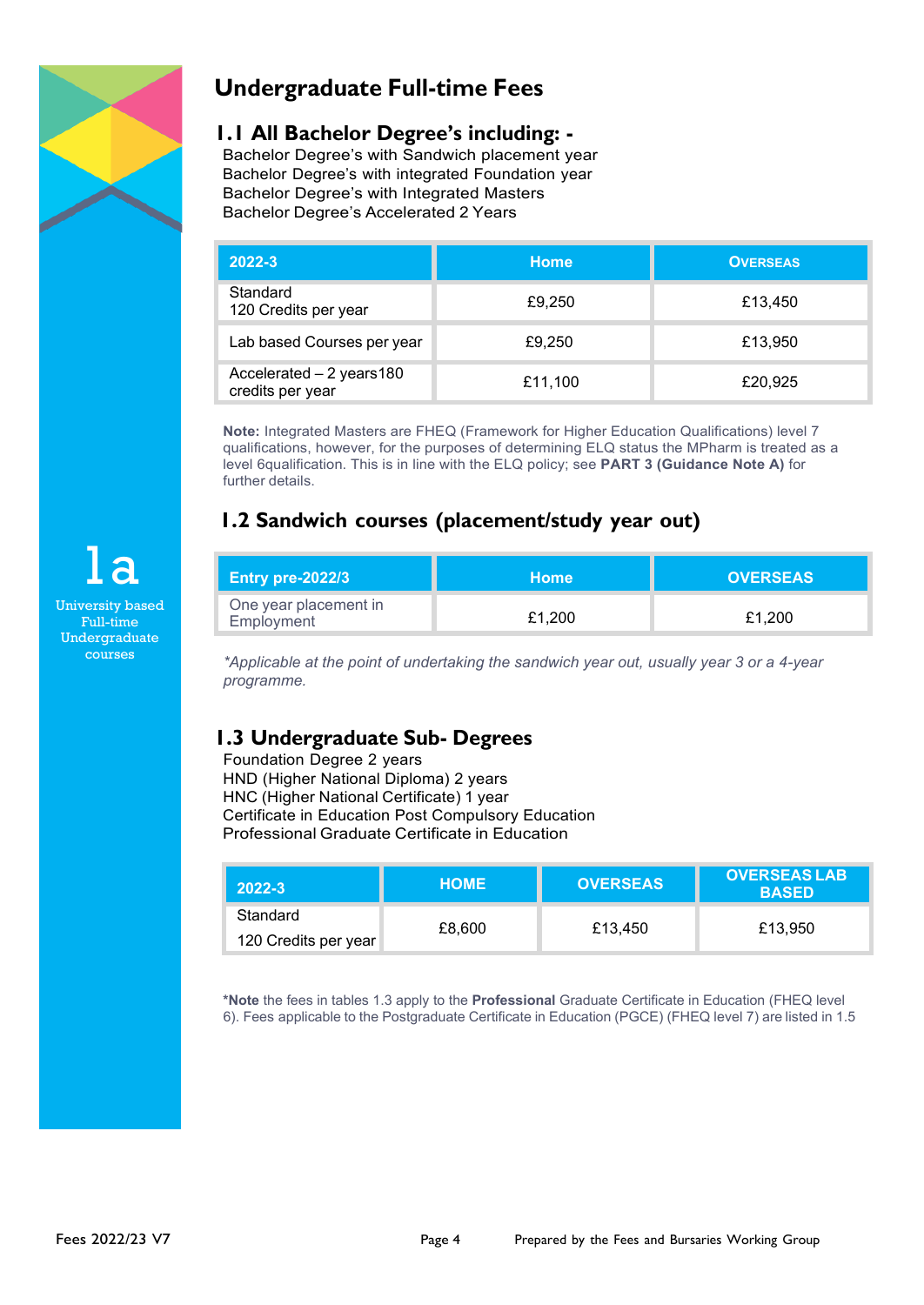

University based Full-time PG Professional courses with UG Fees

# **Postgraduate courses eligible for undergraduate fees**

# **1.4 Full-time Postgraduate Courses leading to a professional qualification**

**MArchitect** 

Post Graduate Certificate in Education - PGCE

Pre-registration postgraduate healthcare course

| <b>2022-3</b>     | <b>HOME</b> | <b>OVERSEAS</b> | <b>OVERSEAS LAB</b><br><b>BASED</b> |
|-------------------|-------------|-----------------|-------------------------------------|
| Standard per year | £9.250      | £13,450         | £13,950                             |

# **Undergraduate Part-time courses**

# **1.5 Part-time courses (charge for 60 credits/0.5 FTE)**

Part-time equivalent fees for all full-time courses covered in 1a and 1b

Part-time courses are generally charged for 60 credits/0.5 FTE

| 2022-3         | Home Fees by Credit Value (rounded up to nearest £) |                 |                                     |  |
|----------------|-----------------------------------------------------|-----------------|-------------------------------------|--|
| <b>Credits</b> | <b>HOME</b>                                         | <b>OVERSEAS</b> | <b>OVERSEAS LAB</b><br><b>BASED</b> |  |
| 90             | £4,680                                              | £10,088         | £10,463                             |  |
| 80             | £4,160                                              | £8,967          | £9,300                              |  |
| 60             | £3,120                                              | £6,725          | £6,975                              |  |
| 40             | £2,080                                              | £4,483          | £4,650                              |  |
| 30             | £1,560                                              | £3,363          | £3,488                              |  |
| 20             | £1,040                                              | £2,242          | £2,325                              |  |
| 15             | £780                                                | £1,681          | £1,744                              |  |
| 10             | £520                                                | £1,121          | £1,163                              |  |

*The Overseas fees are for information as the University does not normally offer Part-time programmes for Overseas students based in the UK (United Kingdom).*



 $1<sub>c</sub>$ University based Part-time UG courses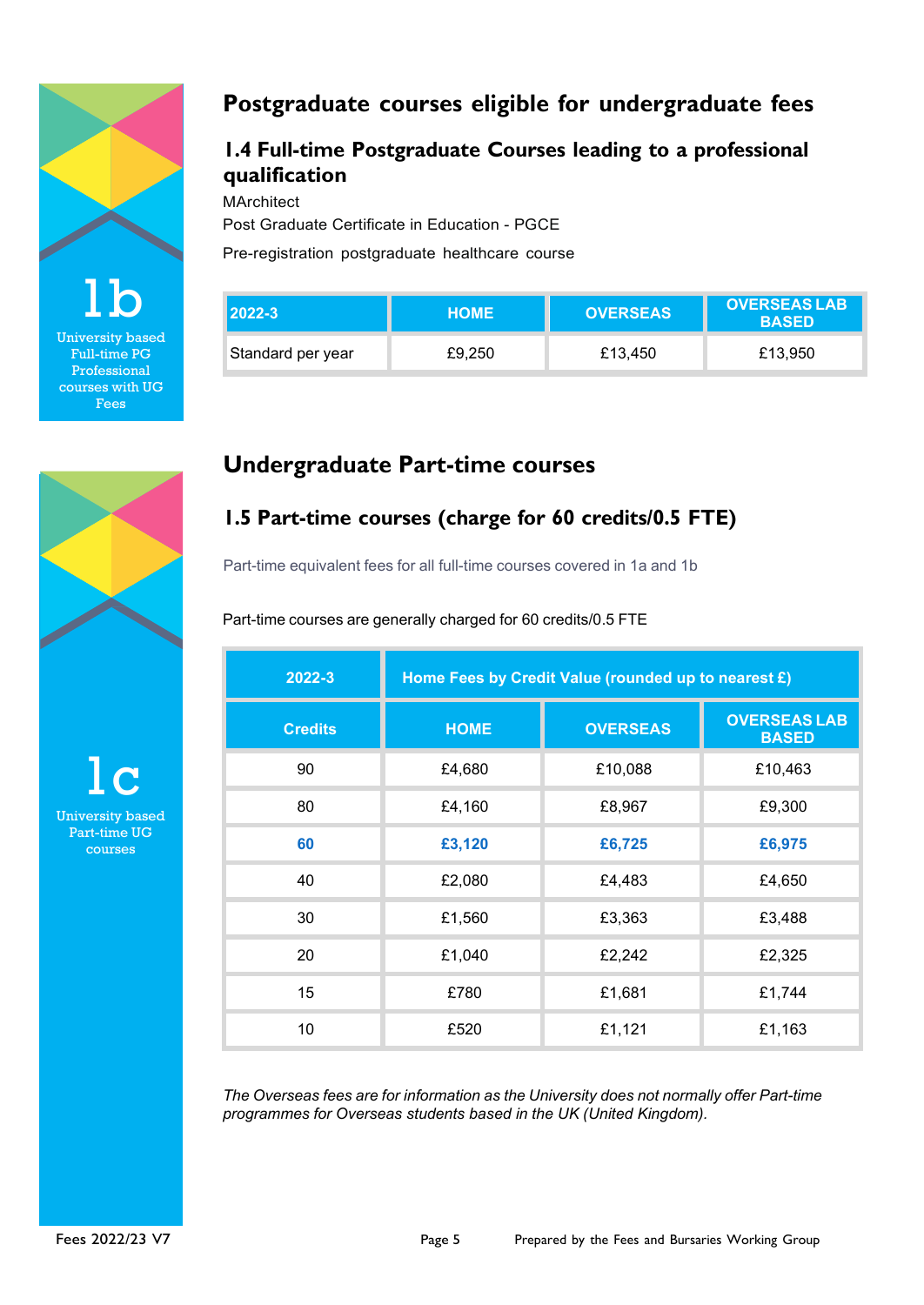

# **All Full-time Postgraduate Taught Courses (excluding 1c. PGCE, Pre-registration and MArch)**

# **1.6 Full-time Standard Postgraduate Taught Masters**

The fees shown are for a 180-credit course - the equivalent of a full-time Masters, unless specified.

Courses that fall below this credit amount, such as full-time Postgraduate Certificates and Diplomas will be charged on a pro-rata basis. This includes students studying the 180 credit Extended Masters courses.

| 2022-3 | <b>Home</b> | <b>OVERSEAS</b> | <b>OVERSEAS LAB</b><br><b>BASED</b> | <b>OVERSEAS</b><br><b>EXTENDED</b> |
|--------|-------------|-----------------|-------------------------------------|------------------------------------|
| Tier 1 | £7,995      | £14,450         | £14,950                             | £16,000                            |
| Tier 2 | £9,230      | £14,450         | £14,950                             | £16,000                            |
| Tier 3 | £11,000     | £14,450         | £14,950                             | £16,000                            |

Full-time 180 Credit **Postgraduate Taught Masters Social work - 2 years**

| $2022 - 3$                             | <b>Home</b> | <b>OVERSEAS</b> |
|----------------------------------------|-------------|-----------------|
| MA Social Work<br>Full 180 Credits     | £11,000     | £21,800         |
| MA Social Work<br>90 Credits each year | £5,500      | £10,900         |

Full-time 200 Credit **Taught Masters with Professional Practice**

| 2022-3 | <b>Home</b> | <b>OVERSEAS</b> | <b>OVERSEAS LAB BASED</b> |
|--------|-------------|-----------------|---------------------------|
| Tier 1 | £8,883      | £15,450         | £15,450                   |
| Tier 2 | £10,256     | £15,450         | £15,450                   |
| Tier 3 | £12,222     | £15,450         | £15,450                   |

The tables above cover most Postgraduate Taught courses offered by the University.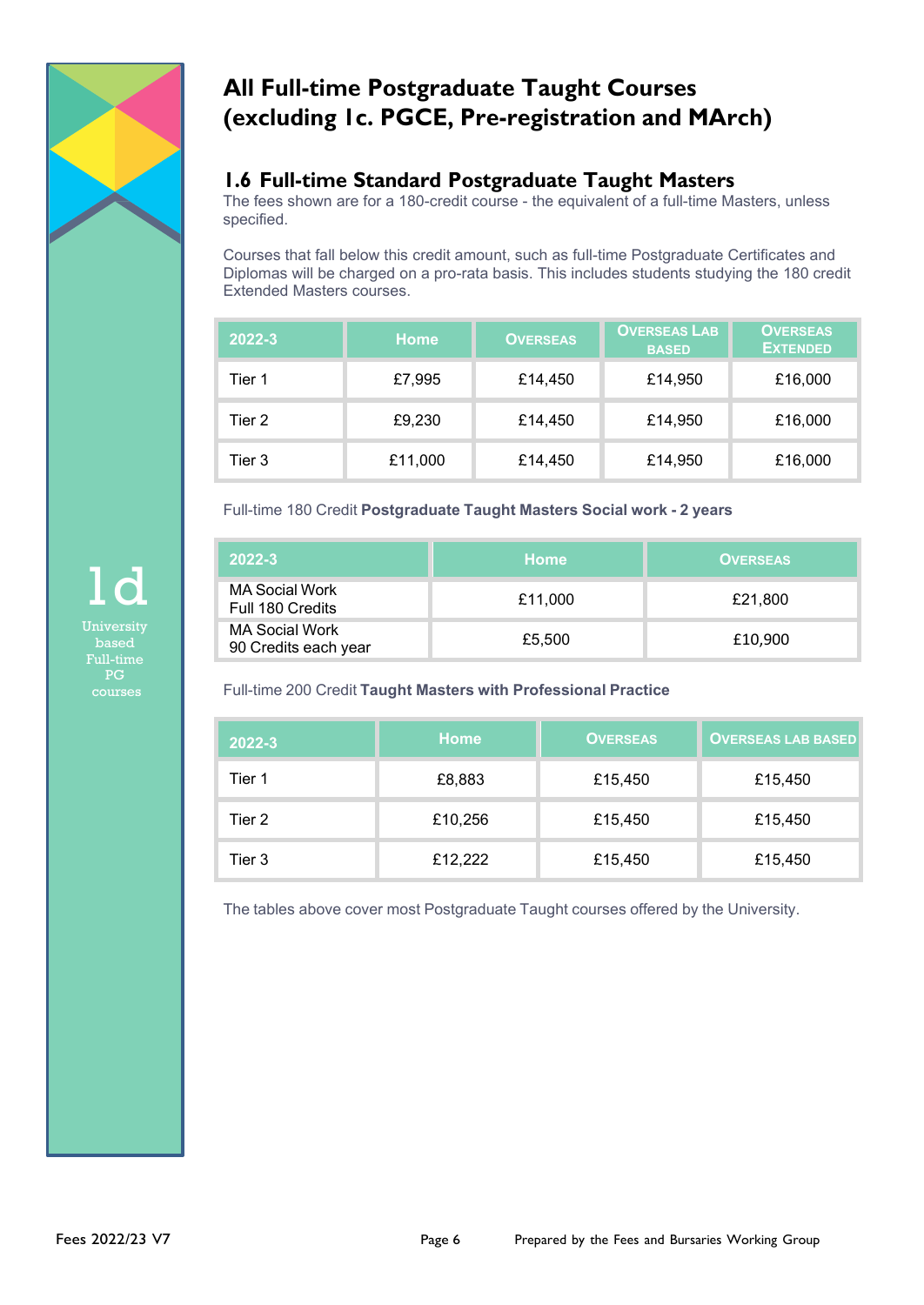

# **Part-time Postgraduate Taught Courses**

### **1.6 Part-time Postgraduate Taught Courses**

Part-time students will be charged 50% of the fee in each of the first 2 years (year 2 may be subject to an inflationary based increase).

For example:

- a student on 180 credits Masters course will be charged the equivalent of 90 credits per year
- a student on a 120 credit PG Diploma will be charged the equivalent of 60 credits per year

A student on a yearlong course (e.g., a 60 credit PG Cert or a 20-credit standalone module) will be charged the full course fees.

| 2022-3         | Home Fees by Credit Value (rounded up to nearest £) |                   |               |                               |                 |                 |
|----------------|-----------------------------------------------------|-------------------|---------------|-------------------------------|-----------------|-----------------|
|                | <b>HOME</b>                                         |                   |               | <b>OVERSEAS</b><br><b>LAB</b> | <b>OVERSEAS</b> |                 |
| <b>Credits</b> | <b>Tier 1</b>                                       | Tier <sub>2</sub> | <b>Tier 3</b> | <b>OVERSEAS</b>               | <b>BASED</b>    | <b>EXTENDED</b> |
| 100            | £4,442                                              | £5,128            | £6,111        | £8,028                        | £8,306          | £8,889          |
| 90             | £3,998                                              | £4,615            | £5,500        | £7,225                        | £7,475          | £8,000          |
| 80             | £3,553                                              | £4,102            | £4,889        | £6,422                        | £6.644          | £7,111          |
| 60             | £2,665                                              | £3,077            | £3,667        | £4,817                        | £4,983          | £5,333          |
| 40             | £1,777                                              | £2,051            | £2,444        | £3,211                        | £3,322          | £3,556          |
| 30             | £1,333                                              | £1,538            | £1,833        | £2,408                        | £2,492          | £2,667          |
| 20             | £888                                                | £1,026            | £1,222        | £1,606                        | £1,661          | £1,778          |
| 15             | £666                                                | £769              | £917          | £1,204                        | £1,246          | £1,333          |
| 10             | £444                                                | £513              | £611          | £803                          | £831            | £889            |

*The Overseas (O/S) fees are for information as the University does not normally offer Part-time programmes for Overseas students based in the UK (United Kingdom).*

1e Part-time PG courses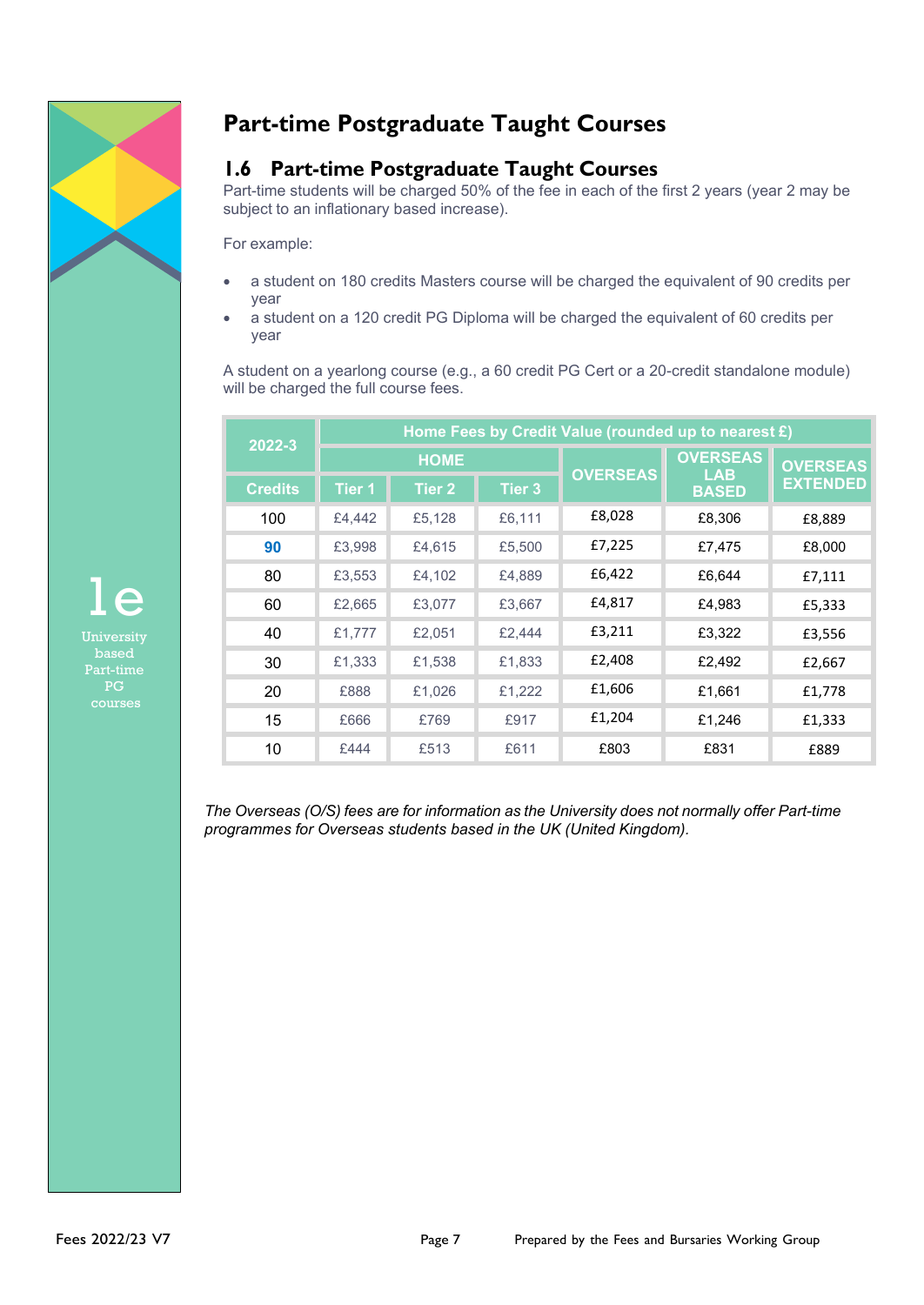

# **RESEARCH STUDENT FEES 1.7 Postgraduate Research (Traditional)**

Please note that in addition to the fees outlined in the table below students may be liable for other charges such as Research Support Fees (also known as 'bench fees'). The amount of such charges will be negotiated and agreed at the outset with the relevant staff.

| Course                                                             | <b>Category</b> | 2021/22     | 2022/23     |
|--------------------------------------------------------------------|-----------------|-------------|-------------|
| Standard<br>Postgraduate                                           | Home            | £4,500      | £4,596      |
| Research taught in<br>the UK                                       | Overseas        | £13,950     | £14,450     |
| <b>Standard Postgraduate</b><br>Research Taught in<br>home country | Overseas        | £8,600      | £8,600 **   |
| Writing up                                                         | both            | £1,000 p.a. | £1,000 p.a. |
| PhD/MPhil (Staff)                                                  | both            | £1,000 p.a. | £1,000 p.a. |
| <b>Higher Doctorate</b>                                            | both            | £1.000      | £1,000      |

*Fees for 2022/3 have been confirmed by UK Research and Innovation [\(UKRI\)](https://www.ukri.org/our-work/developing-people-and-skills/find-studentships-and-doctoral-training/get-a-studentship-to-fund-your-doctorate/) January 2022. \*\* Fees are still provisional for Research taught in home country.*

# **1.8 Professional/Taught Doctorates**

Based on 540 credits, 180 each year Full-time or 90 credits Part-time, within the new tiered fee's structure refer to table 1.6 and 1.7.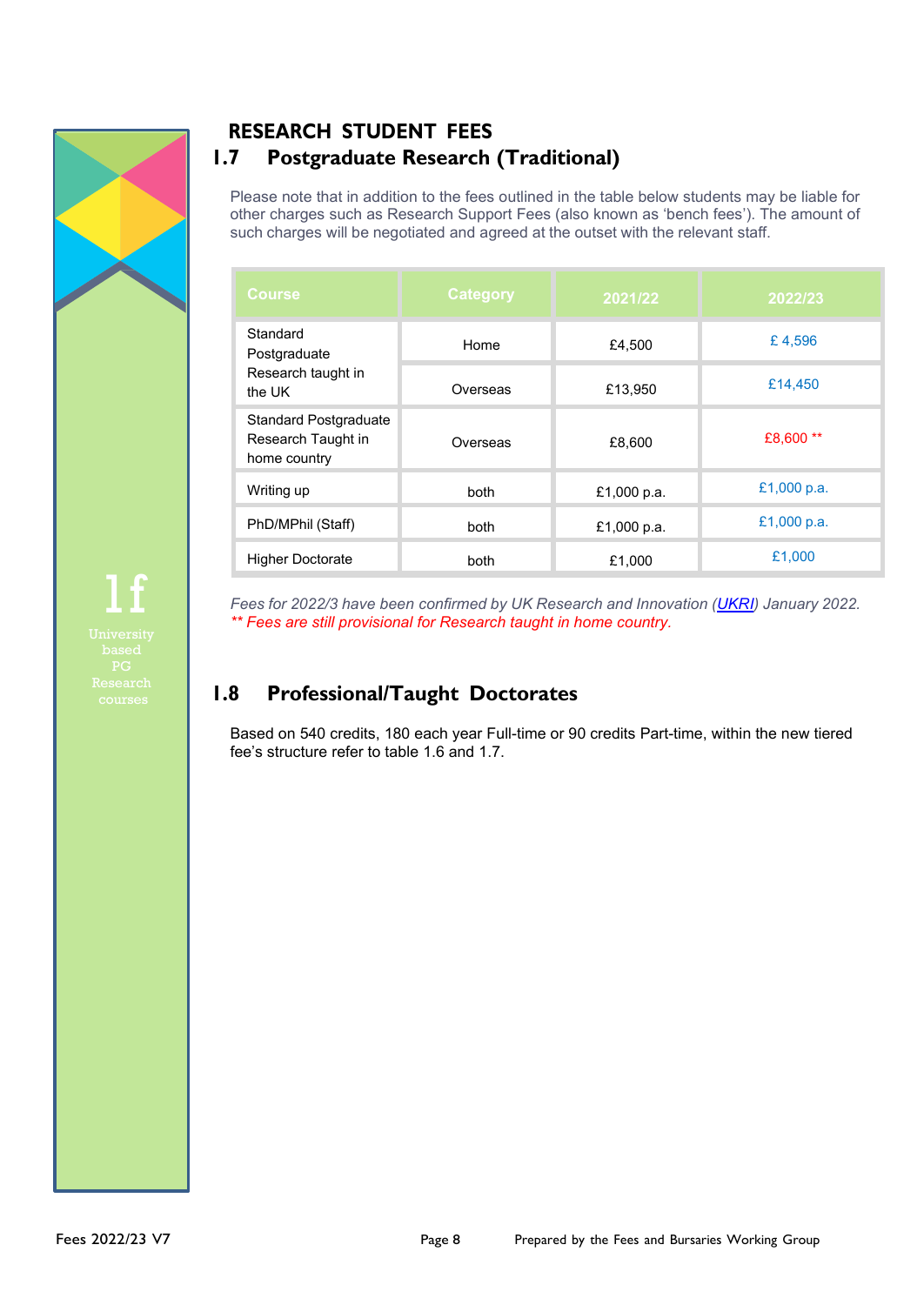

# **2. COLLEGE FEES**

Tables 2.1 and 2.2 outline fees that are applicable to specific Partner Colleges.

| <b>College</b>                         | <b>Course Type</b>       | <b>Mode of delivery</b>                    |
|----------------------------------------|--------------------------|--------------------------------------------|
| Birmingham Metropolitan College        | Cert Ed/PGCE             | Part-time                                  |
|                                        | <b>Foundation Degree</b> | Full-time &<br>Part-time                   |
| Bournemouth and Poole College          | <b>Bachelors</b>         | Part-time                                  |
|                                        | Cert Ed/PGCE             | Part-time                                  |
| City of Wolverhampton College          | <b>Foundation Degree</b> | Full-time &<br>Part-time                   |
|                                        | Cert Ed/PGCE             | Part-time                                  |
| <b>Cheshire College South and West</b> | <b>Bachelors</b>         | Full-time                                  |
| <b>Dudley College</b>                  | Cert Ed/PGCE             | Part-time                                  |
| The London Early Years Foundation      | <b>Foundation Degree</b> | Full-time &                                |
|                                        | Bachelors (Top Up)       | Part-time                                  |
| Sandwell College                       | <b>Foundation Degree</b> | Full-time &<br>Part-time                   |
|                                        | Cert Ed/PGCE             | Part-time                                  |
|                                        | <b>Foundation Degree</b> | Full-time &<br>Part-time                   |
| South Staffordshire College            | <b>HND</b>               | Full-time &<br>Part-time                   |
| <b>Telford College</b>                 | <b>Foundation Degree</b> | Full-time &<br>Part-time                   |
| <b>Associated Studios, London</b>      | <b>MA Masters</b>        | <b>Full-time &amp;</b><br><b>Part-time</b> |

# **2.1 Full-time Undergraduate courses**

Where the University is responsible for fees, the full-time courses are all £6,165 per annum.

| <b>Course Type</b>       | <b>Home Fees</b> |
|--------------------------|------------------|
| <b>Foundation Degree</b> | £6,165           |
| <b>HND</b>               | £6,165           |
| <b>Bachelors</b>         | £6,165           |
| Bachelors (top up)       | £6,165           |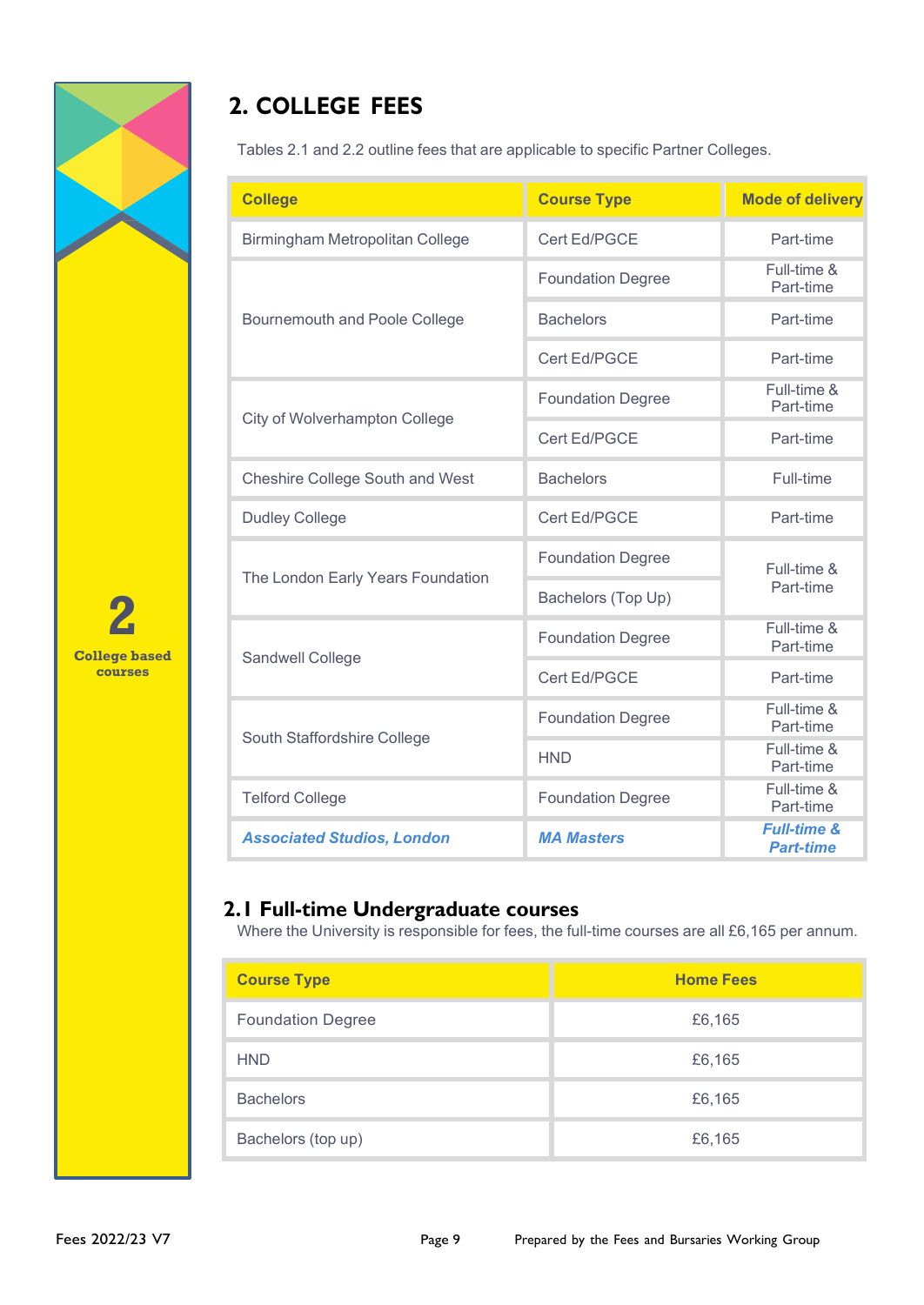

# **2.2 Part-time Undergraduate courses (charges by credit)**

| Home Fees by Credit Value (rounded up to nearest £) |        |        |        |        |
|-----------------------------------------------------|--------|--------|--------|--------|
| <b>Course Type</b>                                  | 80     | 60     | 40     | 20     |
| <b>CERT ED/PGCE</b>                                 | N/A    | £3,050 | £2.033 | £1,017 |
| Batchelors/FD/HND/HNC                               | £4,110 | £3,083 | £2,055 | £1,028 |

# **2.3 Full-time Postgraduate Taught Masters - Associated Studios, London Only**

| <b>Course Type</b>     | <b>Home Fees</b> |
|------------------------|------------------|
| MA Masters 180 Credits | £14,500          |

# **2.4 Part-time Postgraduate Taught Masters – Associated**

### **Studios, London Only**

Part-time students will be charged 50% of the fee in each of the first 2 years (year 2 may be subject to an inflationary based increase).

### **Home Fees by Credit Value (rounded up to nearest £)**

| <b>Credits</b>                          | 100   | $*90$  | 80     | 60     | 40     | 21     |
|-----------------------------------------|-------|--------|--------|--------|--------|--------|
| <b>MA Masters 180</b><br><b>Credits</b> | £8056 | £7.250 | £6,444 | £4,833 | £3.222 | £1.611 |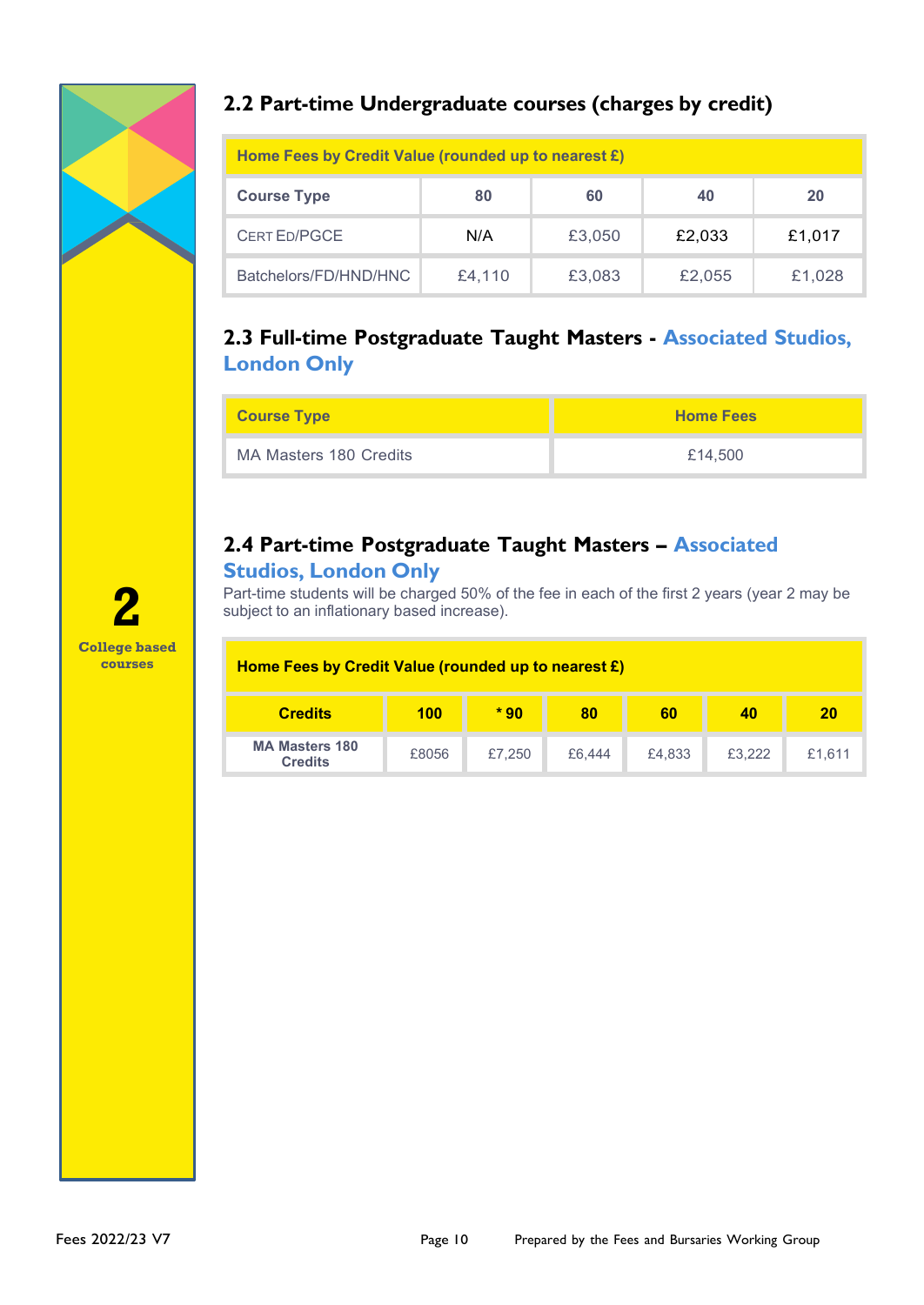

### **NON-STANDARD COURSE FEES**

The University runs several courses for which non-standard tuition fees apply. Please note that students should confirm fees via our Ask@WLV service.

If advised that you are on an NHS or Externally Funded course you should contact your Schoolfor guidance.

### **GENERAL NOTES FOR GUIDANCE**

# **A. Equivalent or Lower Qualifications (ELQ) Policy**

The Government no longer provides funding to universities for Home students who are studying for a higher education qualification that is equivalent to or at a lower level than one they have already achieved.

Students assessed as ELQ will be liable to pay the applicable Home fee. However, ELQ students should be aware that they will be ineligible for certain forms of financial support during the period of study.

There are several exemptions to this policy for which public funding will continue to be provided, including Foundation Degrees and for students who are in receipt of Disabled Students Allowance. **It is important to note that students are assessed annually on an individual basis.** As such ELQ tuition fees only apply to students who have been assessed by the University as ELQ.

Details about the policy can be found in Section 2b, paragraph 59, of 'Guide to funding 2020- 21' which can be accessed from the [OfS](https://www.officeforstudents.org.uk/media/aa1ad13f-8a96-4559-856d-76151438e5f5/guide-to-funding-2020-21-corrected.pdf) website.

Students liable to pay Overseas fees are unaffected by this policy.

# **B. Categories of Fee Status**

Students with a fee status of **HOME, ELQ** or **ISLAND** are liable to pay the **Home** fee and students with a fee status of **OVERSEAS** will pay the **Overseas** fee. Which fee category a student is placed within is determined, in part, by reference to UK legislation including 'The Education (Student Fees, Awards and Support) (Amendment) Regulations 2017' (SI 2017/114). The regulations can be complicated but independent advice is provided by [UKCISA](http://www.ukcisa.org.uk/) (UK Council for International Student Affairs) under Information & Advice.

All Home students are assessed against the ELQ Policy (see **Guidance Note A** above) and assigned the **ELQ** fee status if applicable.

Students' resident in the Channel Islands and the Isle of Man are assigned the **ISLAND** fee status. Island fees are the same as Home fees but for guidance on financial support with fees and living costs students should contact their island authority:

- [Guernsey:](https://www.gov.gg/education) student support
- Jersey: student [support](https://www.gov.je/Working/Careers/16To19YearOlds/EnteringHigherEducation/FinancingHigherEducationCourses/Pages/index.aspx)
- Isle of Man: student [support](https://www.gov.im/categories/education-training-and-careers)

The **Overseas** fee applies to students who do not fall within the **HOME, ELQ** or **ISLAND** fee categories

### . **C. Tuition fee guidance from the GOV.UK website**

GOV.UK is the official government website for information about public services. The 'Education and Learning' section provides much useful guidance regarding fees. The [homepage](https://www.gov.uk/) lists all the available sections including 'Education and Learning.'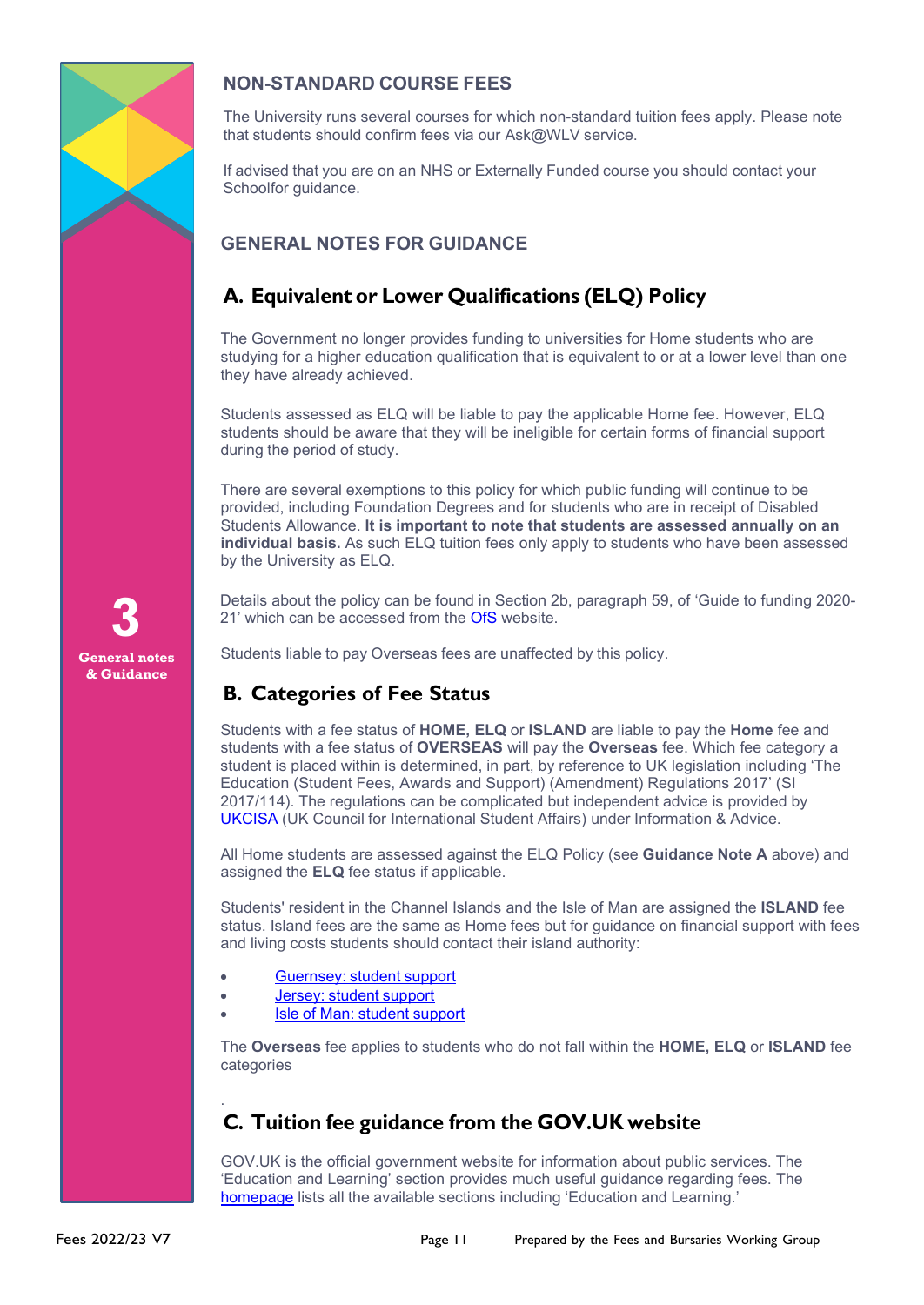# **D. Money Matters**

Students are encouraged to access information on the University's [Money Matters](http://www.wlv.ac.uk/default.aspx?page=20893) web pages. A range of information is available including.

- Financial support (including scholarships, bursaries, and discounts)
- How to pay (including details on how and when to pay)
- Finding out more (including University contacts)